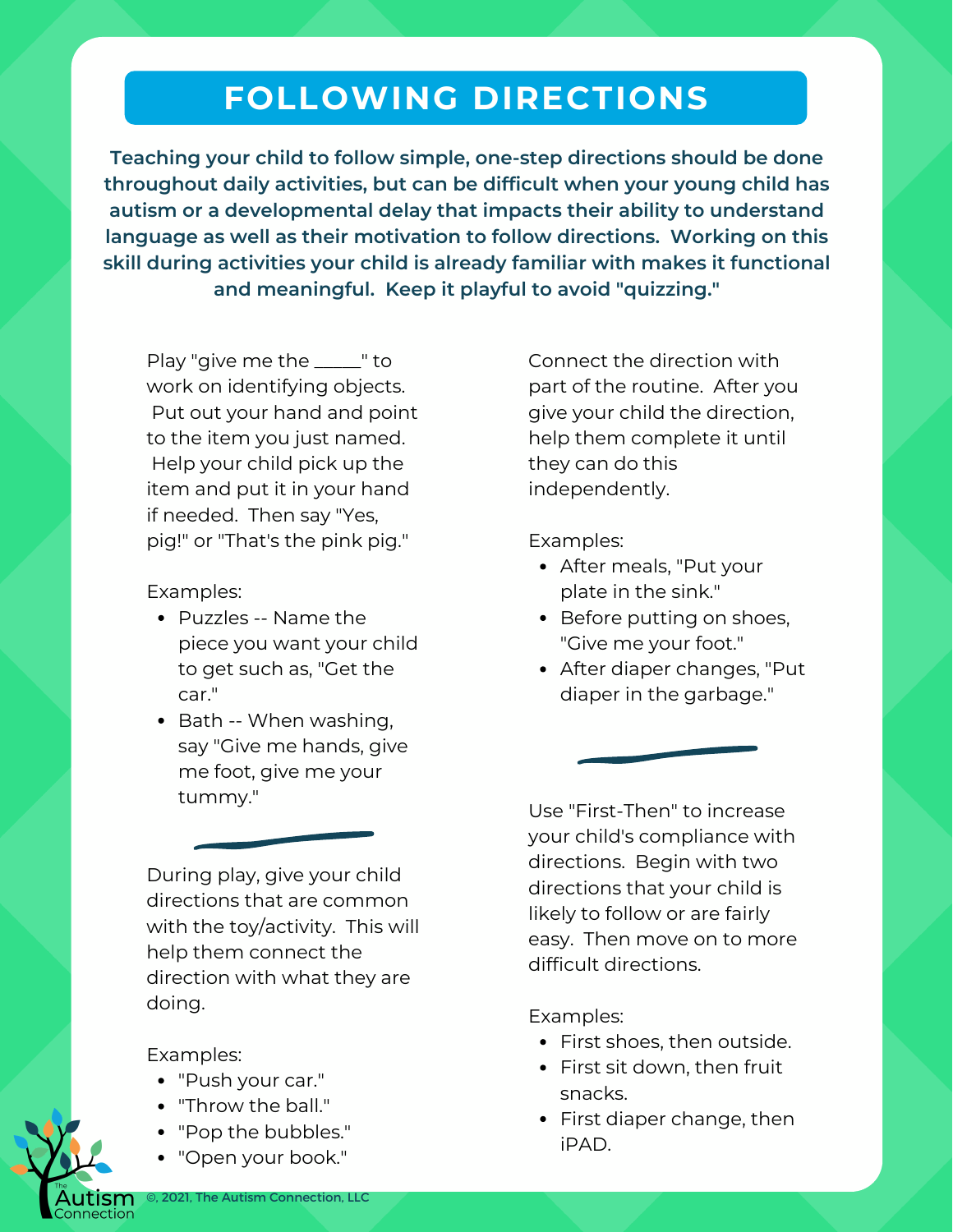## **FOLLOWING DIRECTIONS**

**Choose 3 directions that you are going to teach throughout the day. Make sure it fits with the activity or routine so your child begins to pair the direction with what is happening. For instance, you could say "Give me your foot" when it's time to get shoes on. You can work on the same direction during 3 activities or routines or just pick 3 directions and focus on each direction 1 time per day. Once these 3 directions are being done consistently, choose 1-3 more.**

| Routine or activity: | Routine or activity: | Routine or activity: |
|----------------------|----------------------|----------------------|
| What I'll do:        | What I'll do:        | What I'll do:        |
|                      |                      |                      |
| Routine or activity: | Routine or activity: | Routine or activity: |
| What I'll do:        | What I'll do:        | What I'll do:        |
|                      |                      |                      |
| Routine or activity: | Routine or activity: | Routine or activity: |
| What I'll do:        | What I'll do:        | What I'll do:        |

If your child has difficulty following directions or you tend to see a lot of problem behaviors around following directions, try these suggestions:

- Start with directions that are involved in favorite activities to build quick successes.
- Praise your child's effort (even if it isn't perfect).
- You can give your child a small edible or another reward to increase motivation along with praise. For instance, "Great cleaning up toys" and give them a fruit snack. Only give praise and reward if your child made the effort. Do NOT give the reward until then.